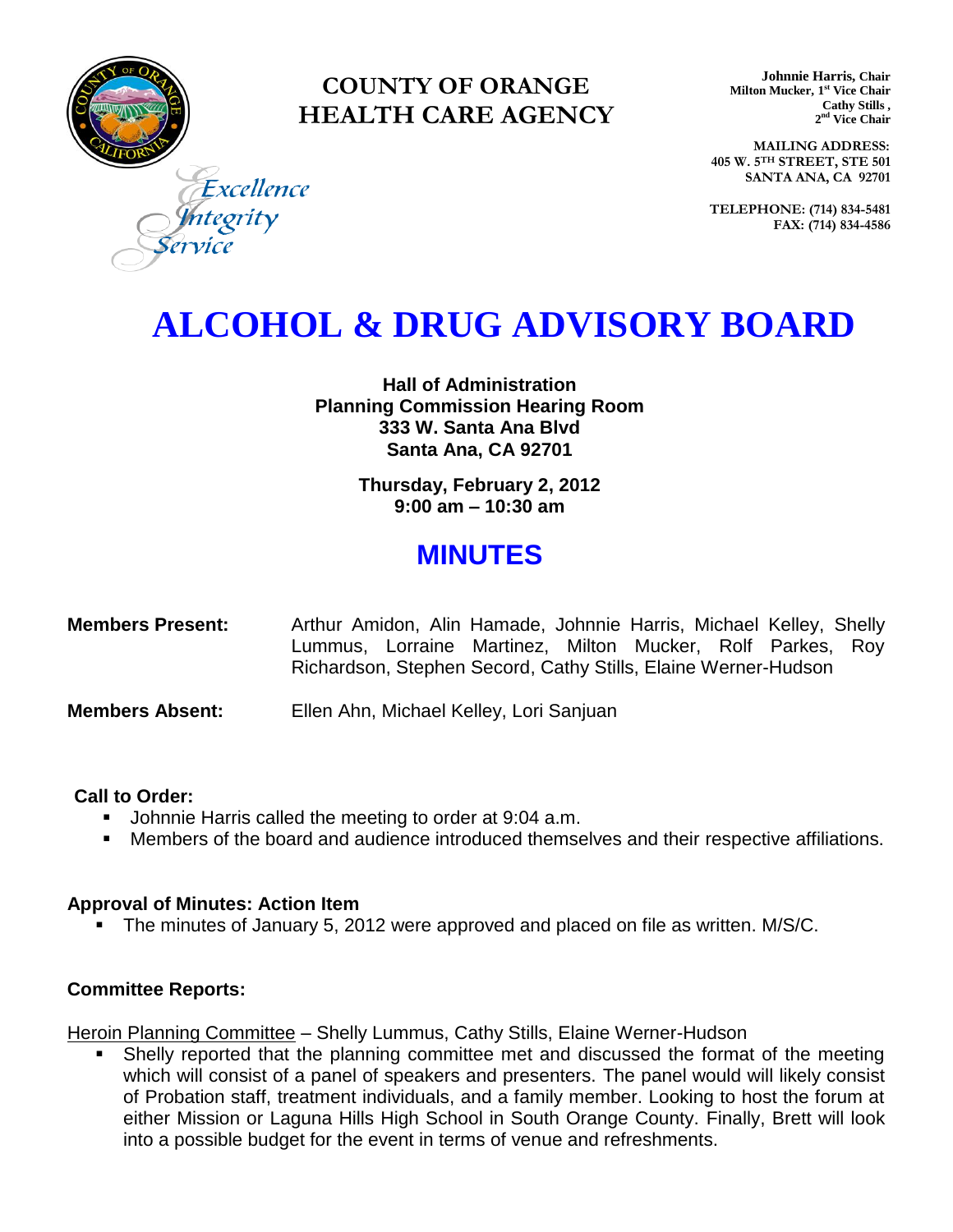Alcohol & Drug Advisory Board Minutes February 2, 2012 Page 2

Legislation – Roy Richardson

 Roy updated the board on Assembly Bill (AB) 109 – Criminal Justice Realignment. See written report.

Membership – Shelly Lummus

• The final vacancy will be filled pending the Board of Supervisors approval of Stacy Deeble-Reynolds on February 7, 2012.

#### Mental Health Services Act (MHSA) – Shelly Lummus

 The next MHSA meeting will be Monday, February 6, 2012 @ 1pm. For additional information, visit: [http://www.ochealthinfo.com/mhsa/.](http://www.ochealthinfo.com/mhsa/)

**Old Business:** None

#### **New Business**: None

#### **Behavioral Health Services Update: Brett O'Brien, Division Manager, Brett O'Brien, Division Manager,**

# **Alcohol & Drug Abuse Services**

- **Brett reported that the governor released the state budget earlier than expected. The state** Department of Alcohol and Drug Programs (ADP) will be merged into three departments. ADP personnel will be transferred to the state Public Health, Social Services Agency, and Department of Health Care Services departments effective July 1<sup>st</sup>.
- Furthermore, Brett reported that the ADP backlog of licensing and certification is caught up. Also, the Parolee Services Network (PSN) is included in the budget; although, many of the individuals being released from prison now fall under the Assembly Bill (AB) 109 program versus the PSN. This means that PSN is now receiving higher need cases than previous to AB 109.
- Additionally, Cal WORKs SUD/MH treatment received no reductions. Finally, in regards to AB 109, fewer individuals than anticipated have chosen to receive SUD/MH services thus far in the County. Less than 10 individuals have entered SUD treatment since the legislation was implemented in October 2011. However, at the end of January, 8 additional individuals accessed services.

#### Adept Report: **Amy Buch, Division Manager HCA, ADEPT**

- Amy reported that she was interviewed and asked about substance abuse in Orange County particularly heroin and prescription drug use. Amy shared information about the ADAB and the Heroin Forum the board is planning. The interviewer would like to support the event in terms of media outreach.
- Additionally, the department is underway in planning this year "Family Day" events. The focus will be in the City of Santa Ana. Also, the Driving under the Influence (DUI) Task Force is featured in a Los Angeles article discussing drunk driving.